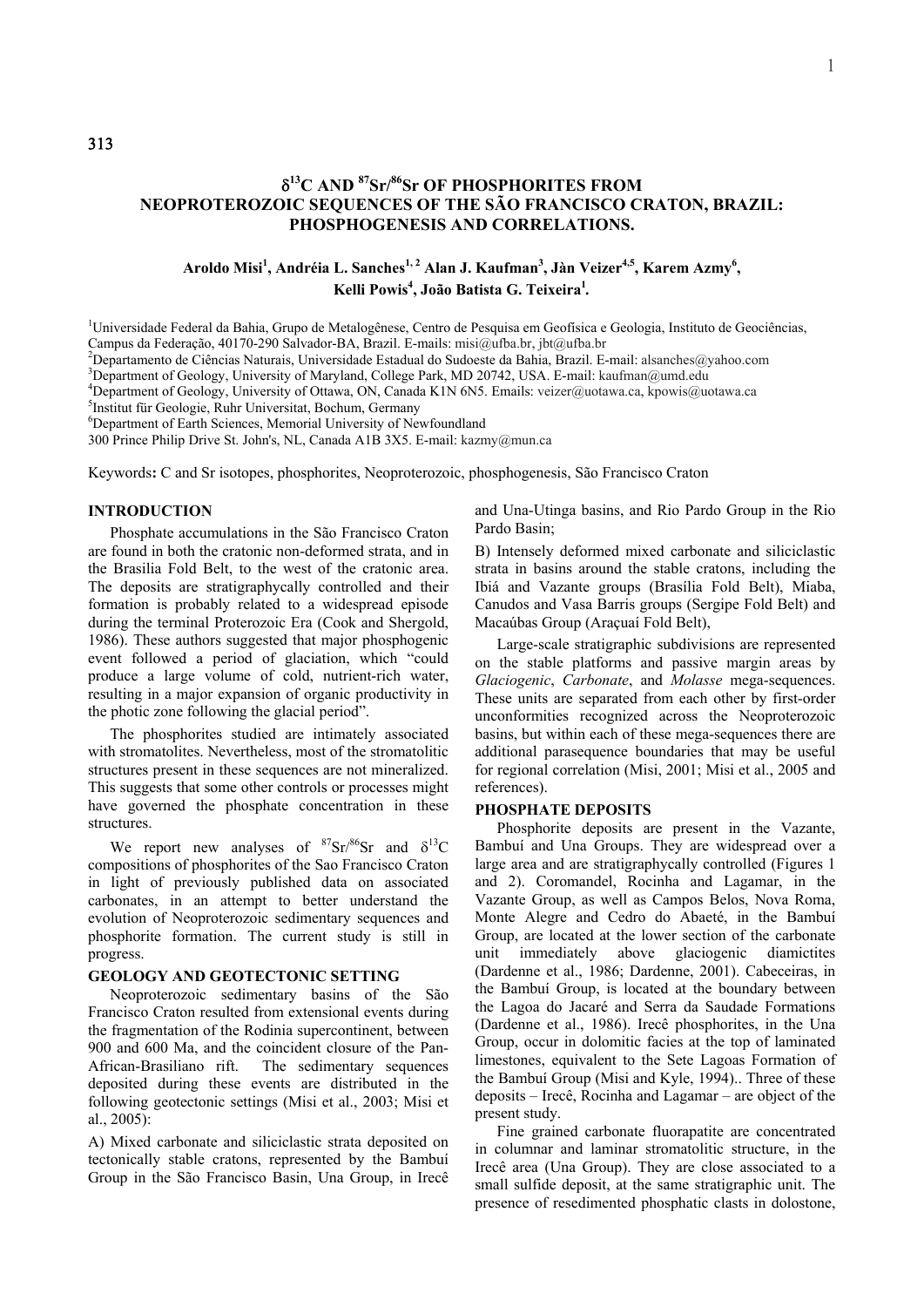derived from the destruction of columnar structures by currents, among others, suggests that phosphatization is an early diagenetic process (Misi and Kyle, 1994).

Rocinha (and Lagamar) deposits, in the Vazante Group, show microcrystalline carbonate fluorapatite concentrations forming lenses or centimeter-thick beds within carbonate schist (Da Rocha, 1992). There are also phosphate clasts forming grains and angular fragments. The phosphate beds are continuous, although fragmented and folded in some places.

### **ANALYTICAL RESULTS**

Samples of carbonate fluorapatite were analyzed at the University of Ottawa (Canada) and University of Maryland (USA). They were hand-picked from unweathered phosphorites and treated with Silverman solution (Silverman et al., 1952; Kolodny and Kaplan, 1970) to eliminate calcite impurities. Samples were Xrayed and only those that did not show or with very few calcite and dolomite were used for isotope analysis of the carbonate fluorapatite. In addition, samples retaining the lowest Mn/Sr ratios (<0.2) and/or the highest Sr concentration (>700ppm) were used for Sr isotope interpretation. The lowest  ${}^{87}Sr/{}^{86}Sr$  values within any interval were considered to most likely reflect depositional conditions in most cases. Early diagenetic calcite and dolomite were also analyzed for comparison.

In the Irecê deposits,  $\delta^{13}$ C values of carbonate fluorapatite range from -0.19 to -12.25‰ PDB. Early calcite and dolomite associated with carbonate unit hosting phosphate deposits, show dominant positive values from -0.25 to +9.51. Rocinha and Lagamar apatites show  $\delta^{13}$ C ranging from -1.03 to -9.61‰ PDB and associated carbonates from Rocinha deposit are between -2.90 and +2.0.

Sr isotope values from phosphorites of Irecê show very high  ${}^{87}Sr/{}^{86}Sr$  ratios (0.71069 to 0.71586). Nevertheless, well preserved carbonate cements from the same interval – micritic organic-rich limestone with very high total Sr content above 800 ppm and low Mn/Sr ratio of 0.01 - show ratios between 0.70765 and 0.70789. Three samples of Rocinha (2) and Lagamar (1) apatite range from 0.70660 to 0.70910. Micritic organic rich limestone intercalated show similar data, varying from 0.70760 to 0.70886. All the samples are well preserved, with very high total Sr content (above 1700 ppm) and low Mn/Sr ratios (0.09 to 0.56).

# **DISCUSSION**

The broad similarity of lithofacies and megasequences, as well as the occurrence of phosphate deposits restricted to a narrow stratigraphic interval in the Vazante, Bambuí and Una groups suggest that these units may be correlative (Misi et al., 2006). The Sr isotope data from well preserved carbonates and apatite from each of these successions support the general correlation and are indicative of seawater composition around 650 Ma. Nevertheless, the lower  ${}^{87}Sr/{}^{86}Sr$  values of 0.70766 may suggest the possibility that the Vazante succession may be older than the widespread Bambuí sediments. The high

 $87Sr/86Sr$  values obtained in the Irecê phosphates is probably due to contamination by hydrothermal fluids that formed the sulfide deposits (Fe, Zn, Pb) occurring in the same interval and immediately above the phosphate mineralization.

Carbon isotope data of phosphates reveal sharp negative excursions, as expected in anoxic environments (Fig. 3). Carbonates in these units are moderately enriched in  $^{13}$ C, ranging from positive values of  $+2.0$  and + 9.6‰ in the different sections of Vazante and Irecê. Nevertheless, carbonate fluorapatite from Rocinha and Lagamar deposits, both in stratigraphic units below the Serra do Garrote Formation, give consistent values in the same range of the other successions. Additional chemostratigraphic studies and new radiometric constraints will be necessary, at least for the Vazante Group.

#### **REFERENCES**

- Babinski, M. and Kaufman, A.J., 2003. First direct dating of a Neoproterozoic post-glaciogenic cap carbonate. IV South American Symposium on Isotope Geology, Short Papers 1, 321−323.
- Brasier, M.D. and Shields, G., 2000. Neoproterozoic chemostratigraphy and correlation of the Port Askaig glaciation, Dalradian Supergroup of Scotland. Journal of the Geological Society of London, 157, 909−914.
- Cook, P.J. and Shergold, J.H., 1986, Proterozoic and Cambrian phosphorite: nature and origin, *in* Cook, P.J. and Shergold, J.H. (eds.), Phosphate Deposits of the World. Proterozoic and Cambrian Phosphorites, Cambridge University Press, Cambridge, p. 369-386.
- Da Rocha, P.R.A., Flicoteaux, R., Parron, C., and Trompette, R., 1992. Phosphorite of Rocinha mine-Patos de Minas (Minas Gerais, Brazil): genesis and evolution of a Middle Proterozoic deposit tectonized by the Brasiliano Orogeny. Economic Geology, v. 87, p. 332-351.
- Dardenne, M. A., 2001. Lithostratigraphic sedimentary sequences of the Vazante Group. In: Misi, A. and Teixeira, J. B. G., Proterozoic Base Metal Deposits of Africa and South America, IGCP 450 1st Field Workshop, Belo Horizonte and Paracatu, Brazil, 48−50.
- Dardenne. M.A., Trompette, R., Magalhães, L.F., Soares, L.A., 1986, Proterozoic and Cambrian phosphorites – regional review: Brazil. *in* Cook, P.J. and Shergold, J.H. (eds.), Phosphate Deposits of the World. Proterozoic and Cambrian Phosphorites, Cambridge University Press, Cambridge, p. 116-131.
- Jacobsen, S. B., Kaufman, A. J., 1999, The Sr, C and O isotopic evolution of Neoproterozoic seawater. Chemical Geology 161, 37−57.
- Kolodny, Y and Kaplan, I.R., 1970. Carbon and oxygen isotopes in apatite  $CO<sub>2</sub>$  and co-existing calcite from sedimentary phosphorite. Journal of Sedimentary Petrology, v. 40 p. 954-959.
- Sanches, A.L., 2001. Discussão dos dados de Sm-Nd e Rb-Sr dos fosforitos de Rocinha (MG), Lagamar (MG) e Irecê (BA) e interpretação dos dados de Pb-Pb nos fosforitos de Lagamar. Preliminary report, unpub. 24p.
- Misi, A., Iyer, S.S.S., Coelho, C.E.S., Tassinari, C.C.G., Franca-Rocha, W.J.S., Cunha, I.A., Gomes, A.S.R.,Oliveira, T.F., Teixeira, J.B. and Filho, V.M.C., 2006. Sedimenthosted lead-zinc deposits of the Neoproterooic Bambui Group and correlative sequences, Sao Francisco Craton,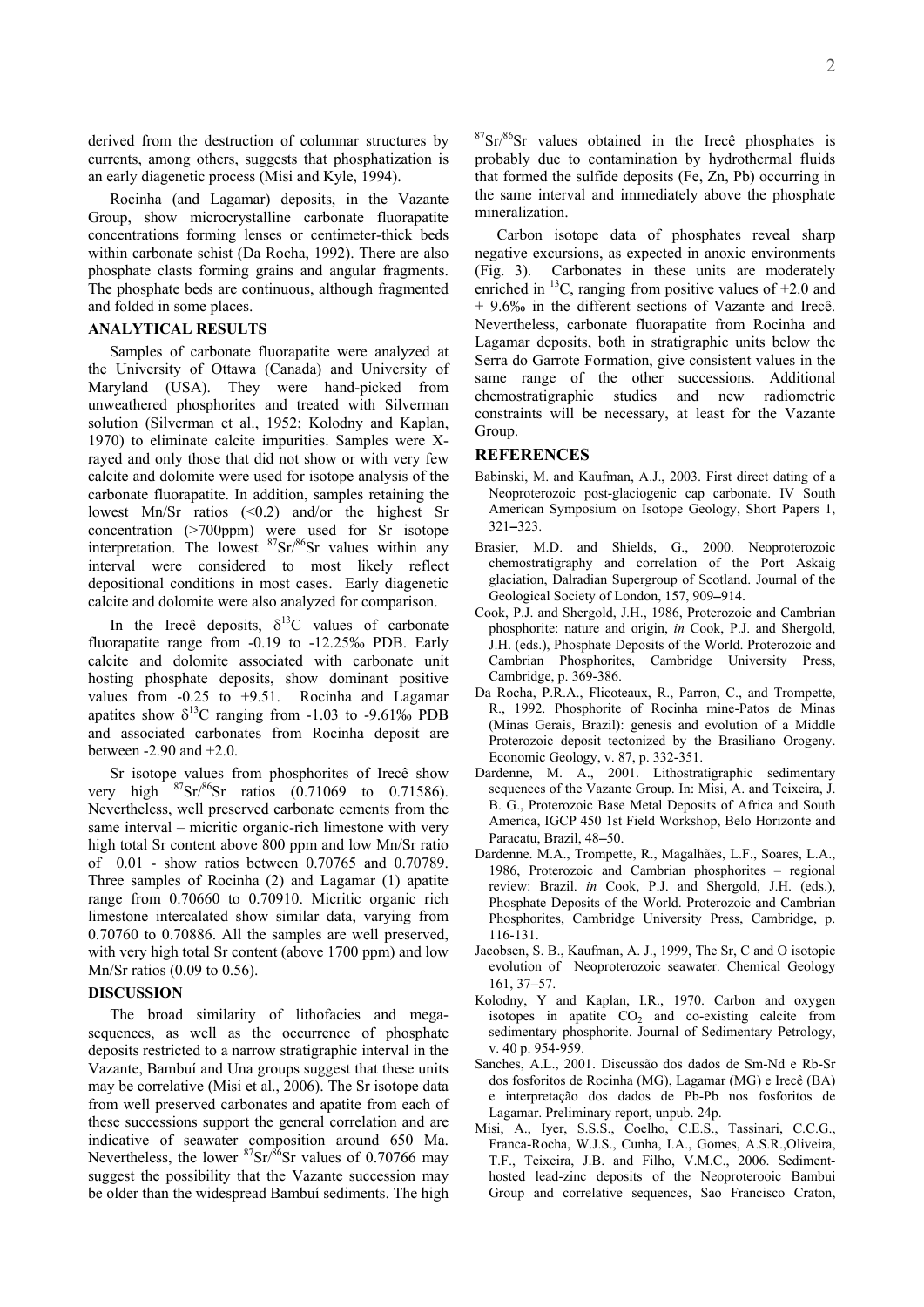Brazil: A review and a possible metallogenic evolution model.. Ore geology Reviews, 26, 263-304.

- Misi, A., Sanches, A.L., Kaufman, A.J., Veizer, J., Azmy, K., Powis, K., Teixeira, J.B., 2005. Phosphorite and the chemostratigraphic correlation of the Neoproterozoic sequences of the São Francisco Craton and the Brazilian Fold Belt. Anais do III Simpósio sobre o Cráton do São Francisco, Soc. Brasileira de Geologia, v.1 p. 291-294.
- Misi, A., Teixeira, J.B., Gaucher, C., Remus, M.V.D., Boggiani, P.C., Iyer, S.S,S., 2003. The age of the Chemostratigraphic correlation of the Neoprote-rozoic sequences of South America. IV South American Symposium on Isotope Geology, Salvador, Short Papers, v.1 p.368-371.
- Misi, A., 2001. Estratigrafia isotópica das seqüências do Supergrupo São Francisco, coberturas neoproterozóicas do craton do São Francisco. Idade e correlações. In: Pinto, C.P.,

Martins-Neto, M.A. (Eds.), Bacia do São Francisco. Geologia e Recursos Naturais. SBG, Núcleo de Minas Gerais, 67−92.

- Misi, A. and Kyle, J. R., 1994. Upper Proterozoic carbonate stratigraphy, diagenesis, and stromatolitic phosphorite formation, Irecê Basin, Bahia, Brazil. Journal of Sedimentary Research. A 64, 299−310.
- Misi, A., Veizer, J., Kawashita, K., Dardenne, M.A., 1997. The age of the Neoproterozoic carbonate platform sedimentation based on <sup>87</sup>Sr/<sup>86</sup>Sr determinations, Bambuí and Una Groups, Brazil. I South American Symposium on Isotope Geology, Campos do Jordão, São Paulo, Brazil, Extended Abstracts 199−200. Isotope Geology, Campos do Jordão, São Paulo, Brazil, Extended Abstracts 199−200.
- Silverman, S.R., Fuyat, R.K., and Weiser, J.D., 1952. Quantitative determination of calcite associated with carbonate-bearing apatites. American Mineralogist, v. 37, p. 211–222.

## **RESUMO**

As concentrações de rocha fosfática nas bacias sedimentares Neoproterozóicas do Craton do São Francisco, são encontradas tanto na área cratônica, não deformada, quanto na Faixa Móvel Brasília, a oeste da área cratônica. Os<br>depósitos são estratigraficamente controlados. Neste trabalho são apresentadas novas análises de <sup>87</sup>Sr/<sup>86</sup> visando definir com mais precisão a evolução das seqüências sedimentares e a formação dos fosforitos. A semelhança das litófacies e mega-seqüências bem como a ocorrência de depósitos de fosfato restritos a estreitos intervalos estratigráficos nos Grupos Vazante, Bambuí e Uma. Sugerem que essas unidades podem ser correlatas. Os dados de isótopos de Sr a partir de carbonatos bem preservados e de apatita, provenientes de cada uma dessas sucessões estratigráficas, confirmam as possíveis correlações e indicam composições próximas da água do mar em torno de 650<br>Ma. Contudo, valores de <sup>87</sup>Sr/<sup>86</sup>Sr de 0.70766 poderiam sugerir que as seqüências do Grupo Vazante seriam antigas que aquelas do Grupo Bambuí. Os altos valores obtidos no fosfato de Irecê (Grupo Uma) podem ser atribuídos à contaminação por fluidos hidrotermais responsáveis pela formação de concentrações de sulfetos (Fé, Zn, Pb), ocorrendo no mesmo intervalo e imediatamente acima dos fosforitos. De um modo geral, os carbonatos provenientes das unidades estudadas mostram-se moderadamente enriquecidos em 13C tanto em Vazante como em Irecê, variando de +2.0 a +9.6‰.



**<sup>6</sup> Figure 1** – Correlation between the Neoproterozoic succesions of the São Francisco Craton and phosphorite deposits. 1 – Rocinha 2 – Lagamar 3 – Coromandel 4 –Campos Belos, Nova Roma, Monte Alegre and Cedro do Abaeté 5 – Cabeceiras 6 – Irecê. **Vazante**: Vazante Group; **Sete Lagoas** and **Serra do Ramalho**: Bambui Group; **Irece**: Una Group. From Misi et al. (2006), modified.